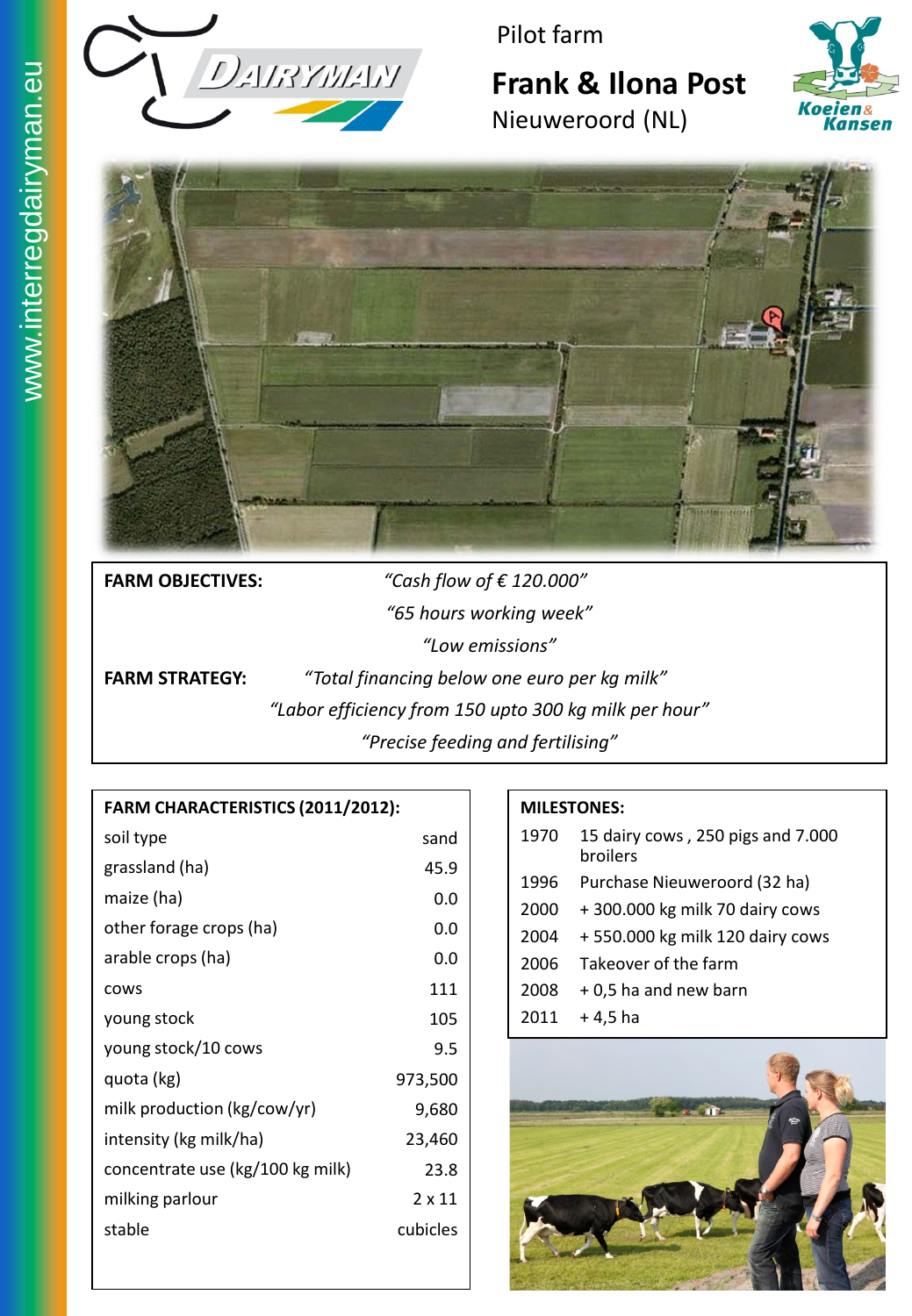## **Fertilisation 2011**

|          | slurry         | chemical fertiliser |             |
|----------|----------------|---------------------|-------------|
| (per ha) | m <sup>3</sup> | kg N                | $kg P_2O_5$ |
| grass    | 71             | 123                 |             |
| maize    | 40             | 27                  |             |

## **Nitrogen cycle 2011** (kg N/ha)



**2**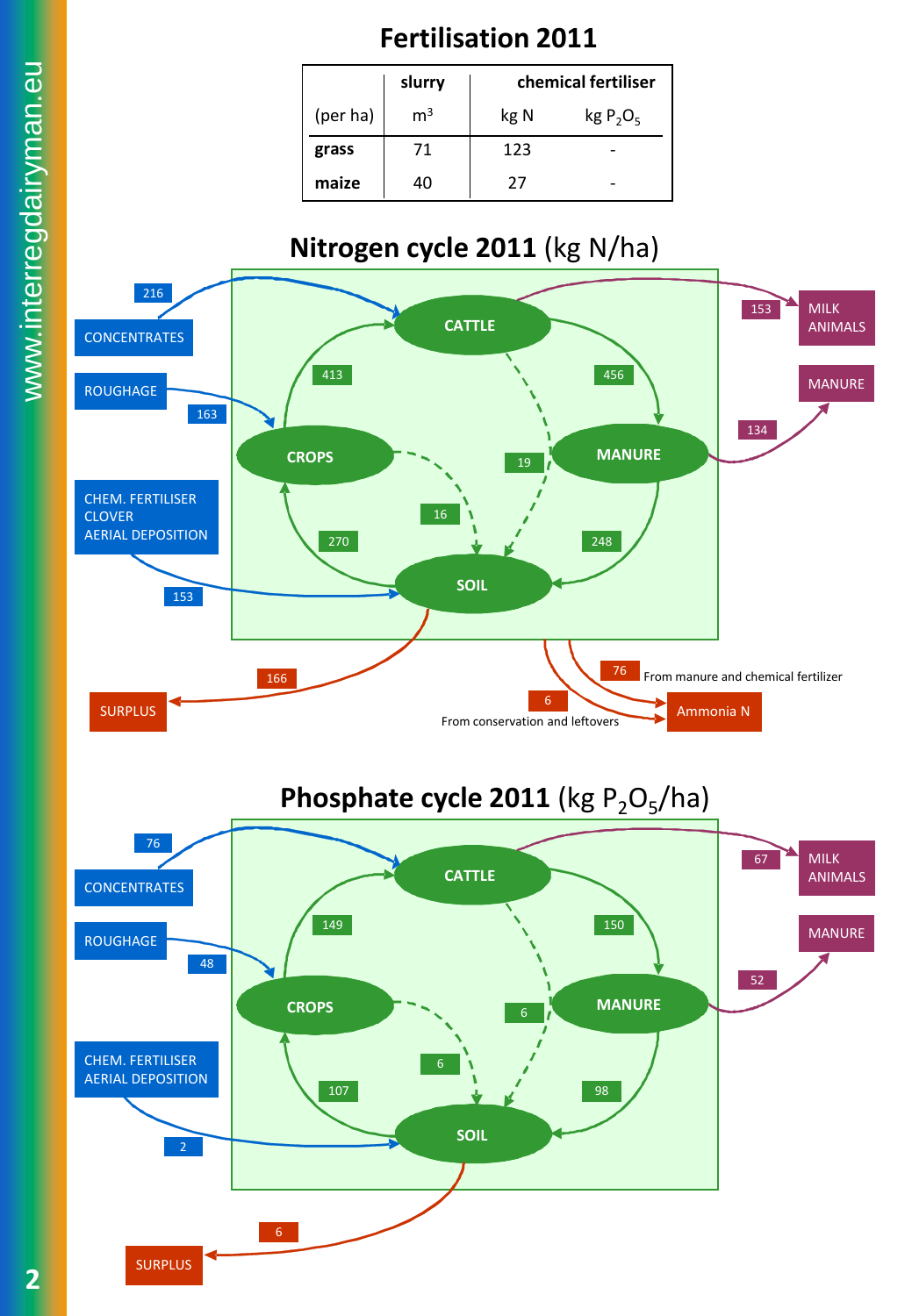## **Farm economics (2010)**



### **Animal Nutrition**



### **Improvement projects**



• *Working week of (max.) 65 hours*

## • *Increasing animals lifetime production*

#### **Steps**

| Period | Action                                                 | Improvement                               |
|--------|--------------------------------------------------------|-------------------------------------------|
| 2011   | Increase feed efficiency by dynamic feeding            | more milk per kg dry matter               |
| 2011   | Increase lifetime production by improvements in stable | bedding comfort, indoor climate and floor |
| 2011   | Glucogene feeding for more 'fast' energy               | reduced methane emission                  |